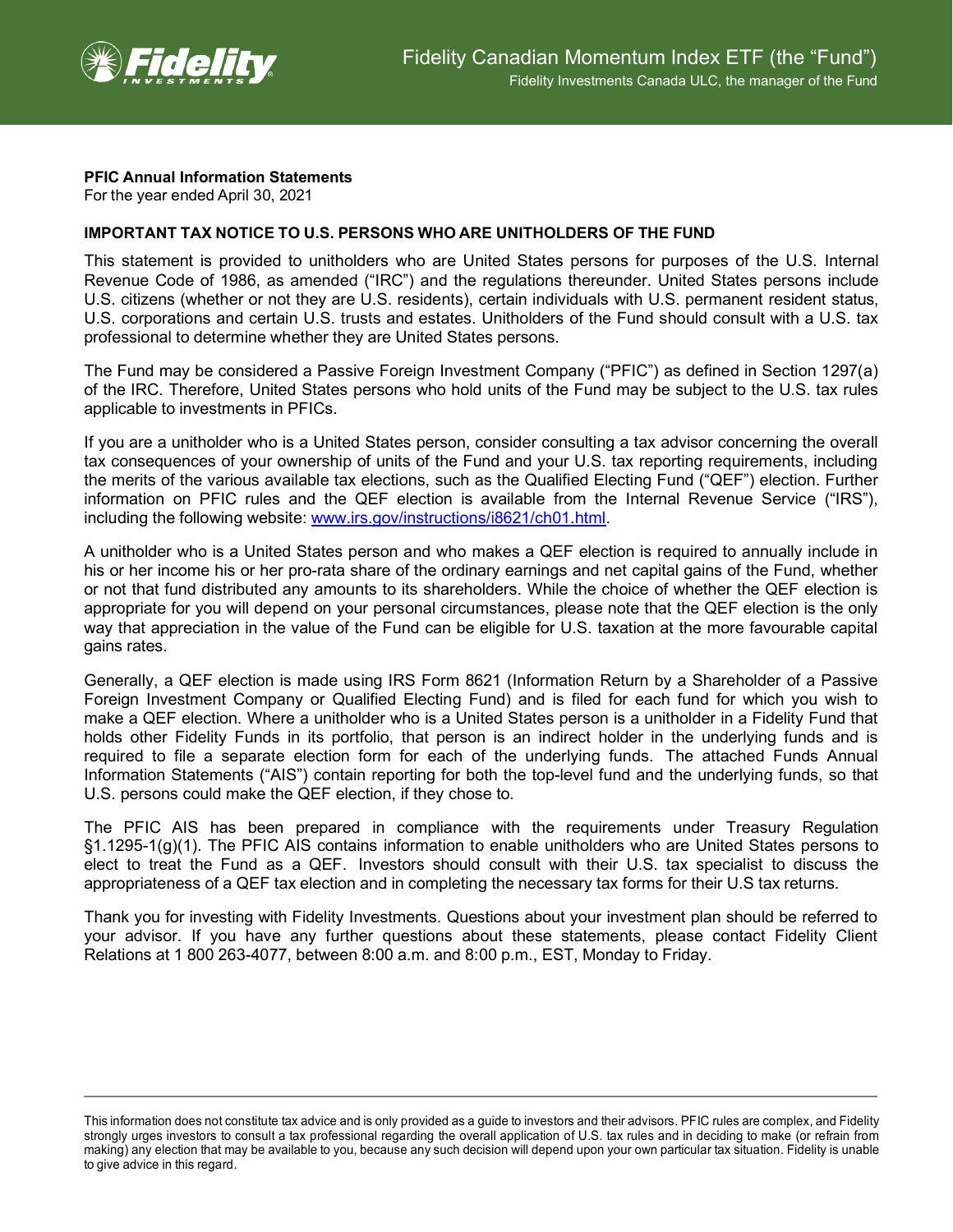

## **PFIC Annual Information Statements (US\$)**

For the Fund's PFIC taxation year ended April 30, 2021

- 1. This Information Statement applies to the PFIC taxation year of Fidelity Canadian Momentum Index ETF (the "Fund") commencing on June 05, 2020 and ending on April 30, 2021.
- 2. The per-unit, per-day amounts of ordinary earnings and net capital gains of the Fund and it's lower-tier Fund(s) as applicable, for the period specified in paragraph (1) are provided in the table:

| <b>FIDELITY FUND HELD DIRECTLY</b>                               |                                       |                                      | <b>ORDINARY</b><br><b>EARNINGS \$</b>            | <b>NET CAPITAL</b><br><b>GAIN \$</b>         |
|------------------------------------------------------------------|---------------------------------------|--------------------------------------|--------------------------------------------------|----------------------------------------------|
| Fidelity Canadian Momentum Index ETF                             |                                       |                                      | 0.00147627                                       | 0.00000000                                   |
| <b>FIDELITY LOWER-TIER FUNDS HELD</b><br><b>INDIRECTLY</b>       | <b>ORDINARY</b><br><b>EARNINGS \$</b> | <b>NET CAPITAL</b><br><b>GAIN \$</b> | <b>FUND'S U.S. TAX YEAR</b><br><b>COMMENCING</b> | <b>FUND'S U.S. TAX</b><br><b>YEAR ENDING</b> |
| <b>Fidelity Canadian Money Market</b><br><b>Investment Trust</b> | 0.00000002                            | 0.00000000                           | May 01, 2020                                     | April 30, 2021                               |

To determine your pro-rata share of the amounts of ordinary earnings and net capital gains of the Fund and each of its lower-tier fund(s) held directly and indirectly, as applicable, multiply the per-unit per-day amounts indicated above by the number of units of the Fund held and the number of days you held the units during the Fund's PFIC taxation year.

Here is an example to illustrate the calculation using the per-unit, per-day factors.

You own 100 units of Fund A from the period May 1, 2020 through October 31, 2020. You purchased an additional 100 units of Fund A on November 1, 2020. You did not sell any units of the Fund at any time during the year. Fund A has a PFIC taxation year end of April 30, 2021.

The Fund's ordinary earnings were \$0.001 per unit, per day.

Result: Your ordinary earnings for 2021 of the directly held fund are (\$0.001 \* 183 days \* 100) + (\$0.001 \*180 days\* 200) = \$54.30

Use the same calculation method in the example above, to determine your pro-rata share of the amounts of ordinary earnings and capital gains for any applicable lower-tier Fund(s).

3. The per-unit amounts of cash and fair market value of other properties distributed or deemed distributed by the Fund during the period specified in paragraph(1) are provided in the below chart.

| <b>PAYMENT DATE</b> | <b>CASH/PROPERTY</b><br><b>DISTRIBUTIONS (\$)</b> |
|---------------------|---------------------------------------------------|
| December 31, 2020   | 0.16556104                                        |
| <b>TOTAL</b>        | 0.16556104                                        |